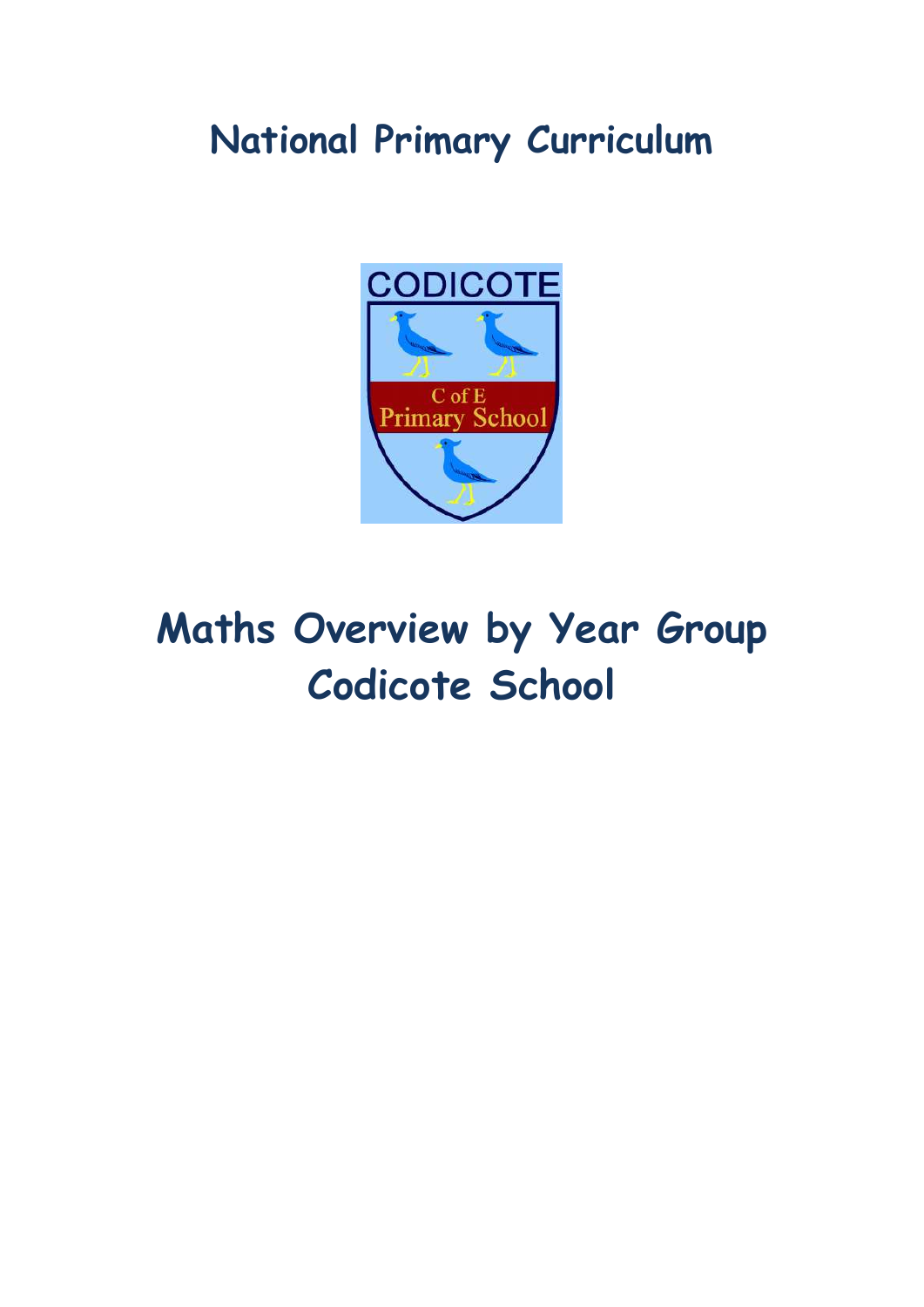## **The Year 1 Learner**

#### **Working mathematically**

By the end of year 1, children begin to solve simple problems involving addition and subtraction in familiar contexts such as going shopping, using a range of hands-on equipment, symbols, images and pictures. They begin to use what they know to tackle problems that are more complex and provide simple reasons for their opinions.

#### **Number**

#### **Counting and understanding numbers**

Children will identify and represent numbers using objects, pictures and models, such as the number line, and use 'equal to, more than, less than (fewer), most and least.' Children will accurately count numbers to, and across, 100 forwards and backwards from any given number with increasing understanding. They count, read, write and order numbers in numerals up to 100 and from 1 to 20 in words. When given a number, they can identify one more and one less. They can count in multiples of twos, fives and tens.

#### **Calculating**

Children will understand known addition and subtraction facts within 20, including zero. They will demonstrate an understanding of multiplication and division through grouping and sharing using hands-on resources, pictorial representations and arrays (2, 5 and 10). They understand doubling and halving small quantities**.**

#### **Fractions**

Through play and hands-on resources, children will find and name half and one quarter of objects, shapes and quantities.

#### **Measurement**

Children will begin to measure using non-standard units (finger widths, blocks etc.) moving to standard units of measure (e.g. cm) using tools such as a ruler, weighing scales and containers. They will begin to record and compare measurements such as lengths and heights, mass and weight, capacity and volume using language such as long / short; heavy / light; full / half-full / empty. They will tell the time to the hour, half past the hour and be able to sequence events in chronological order using precise language (for example, before and after, next, first, today etc.). Children will recognise and know the value of different denominations of coins and notes.

#### **Geometry**

Children will recognise and name common 2-D shapes, e.g. rectangles (including squares), circles and triangles, and 3-D shapes, e.g. cuboids (including cubes, pyramids and spheres) in different orientations and sizes. They will describe position, direction and movement, including whole, half and three quarter turns.

#### **Statistics**

In preparation for year 2, children will begin to compare, sort and classify information, including through cross curricular links e.g. science – sorting materials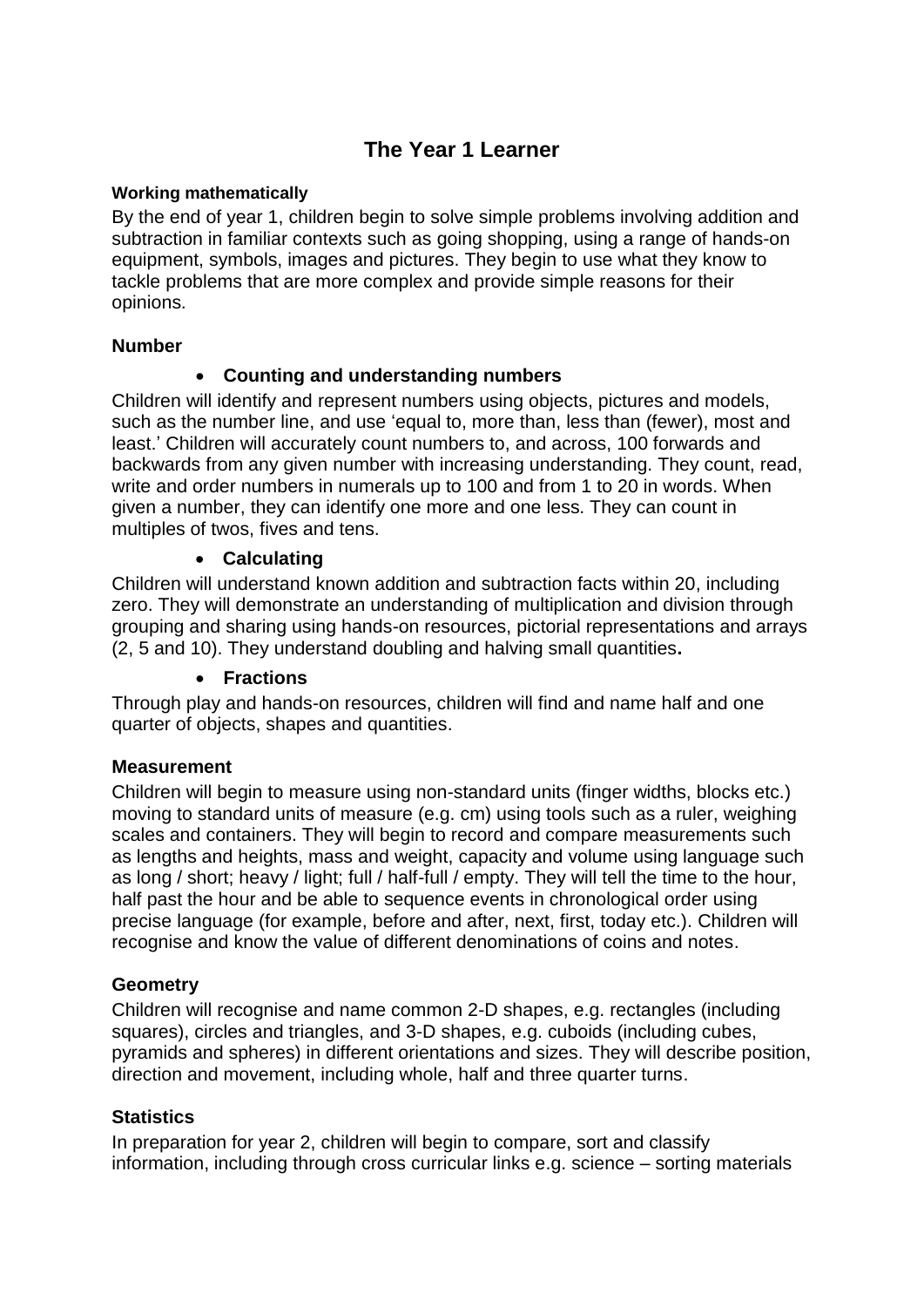into groups according to their properties. They will also begin to construct simple pictograms and tables.

## **The Year 2 Learner**

## **Working mathematically**

By the end of year 2, children will solve problems with one or a small number of simple steps. Children will discuss their understanding and begin to explain their thinking using appropriate mathematical vocabulary, hands-on resources and different ways of recording. They will ask simple questions relevant to the problem and begin to suggest ways of solving them.

#### **Number**

## **Counting and understanding numbers**

Children will develop their understanding of place value of numbers to at least 100 and apply this when ordering, comparing, estimating and rounding. Children begin to understand zero as a place holder as this is the foundation for manipulating larger numbers in subsequent years. Children will count fluently forwards and backwards up to and beyond 100 in multiples of 2, 3, 5 and 10 from any number. They will use hands-on resources to help them understand and apply their knowledge of place value in two digit numbers, representing the numbers in a variety of different ways.

## **Calculating**

Children learn that addition and multiplication number sentences can be re-ordered and the answer remains the same (commutativity) such as 9+5+1= 5+1+9. They learn that this is not the case with subtraction and division. They solve a variety of problems using mental and written calculations for  $+$ ,  $-$ ,  $x$ ,  $\div$  in practical contexts. These methods will include partitioning which is where the number is broken up into more manageable parts (e.g.  $64 = 60 + 4$  or  $50 + 14$ ), re-ordering (e.g. moving the larger number to the beginning of the number sentence when adding several small numbers) and using a number line. Children will know the 2, 5 and 10 times tables, as well as the matching division facts (4 x  $5 = 20$ ,  $20 \div 5 = 4$ ) and can recall them quickly and accurately. They apply their knowledge of addition and subtraction facts to 20 and can use these to work out facts up to 100.

## **Fractions including decimals**

Throughout year 2, children will develop their understanding of fractions and the link to division. They explore this concept using pictures, images and hands-on resources. They will solve problems involving fractions (e.g. find 1/3 of the hexagon or ¼ of the marbles) and record what they have done. They will count regularly and fluently in fractions such as ½ and ¼ forwards and backwards and, through positioning them on a number line, understand that some have the same value (equivalent) e.g.  $\frac{1}{2} = \frac{1}{4}$ .

## **Measurement**

Children will estimate, choose, use and compare a variety of measurements for length, mass, temperature, capacity, time and money. By the end of year 2, they will use measuring apparatus such as rulers accurately. They will use their knowledge of measurement to solve problems (e.g. how many ways to make 50p). They extend their understanding of time to tell and write it on an analogue clock to 5 minute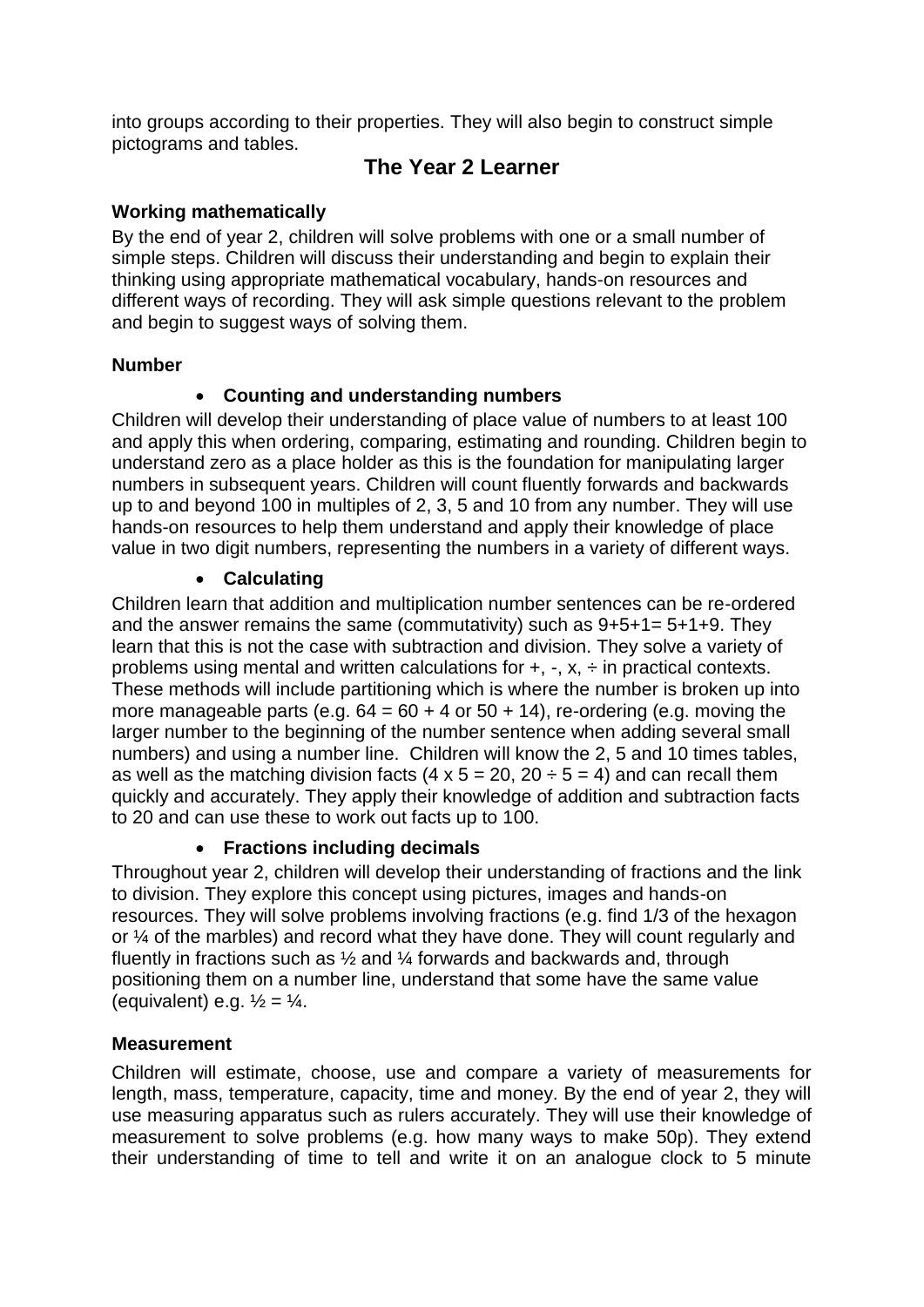intervals, including quarter past / to the hour. They will know key time related facts (minutes in an hour, hours in a day) and relate this to their everyday life.

#### **Geometry**

Children will identify, describe, compare and sort common 2-D and 3-D shapes according to their properties (sides, vertices, edges, faces) and apply this knowledge to solve simple problems. They develop their understanding by finding examples of 3-D shapes in the real world and exploring the 2-D shapes that can be found on them (e.g. a circle is one of the faces on a cylinder). Children begin to describe position, direction and movement in a range of different situations, including understanding rotation (turning through right angles clockwise and anti-clockwise). They use their knowledge of shape in patterns and sequences.

#### **Statistics**

Children sort and compare information, communicating findings by asking and answering questions. They will draw simple pictograms, tally charts and tables.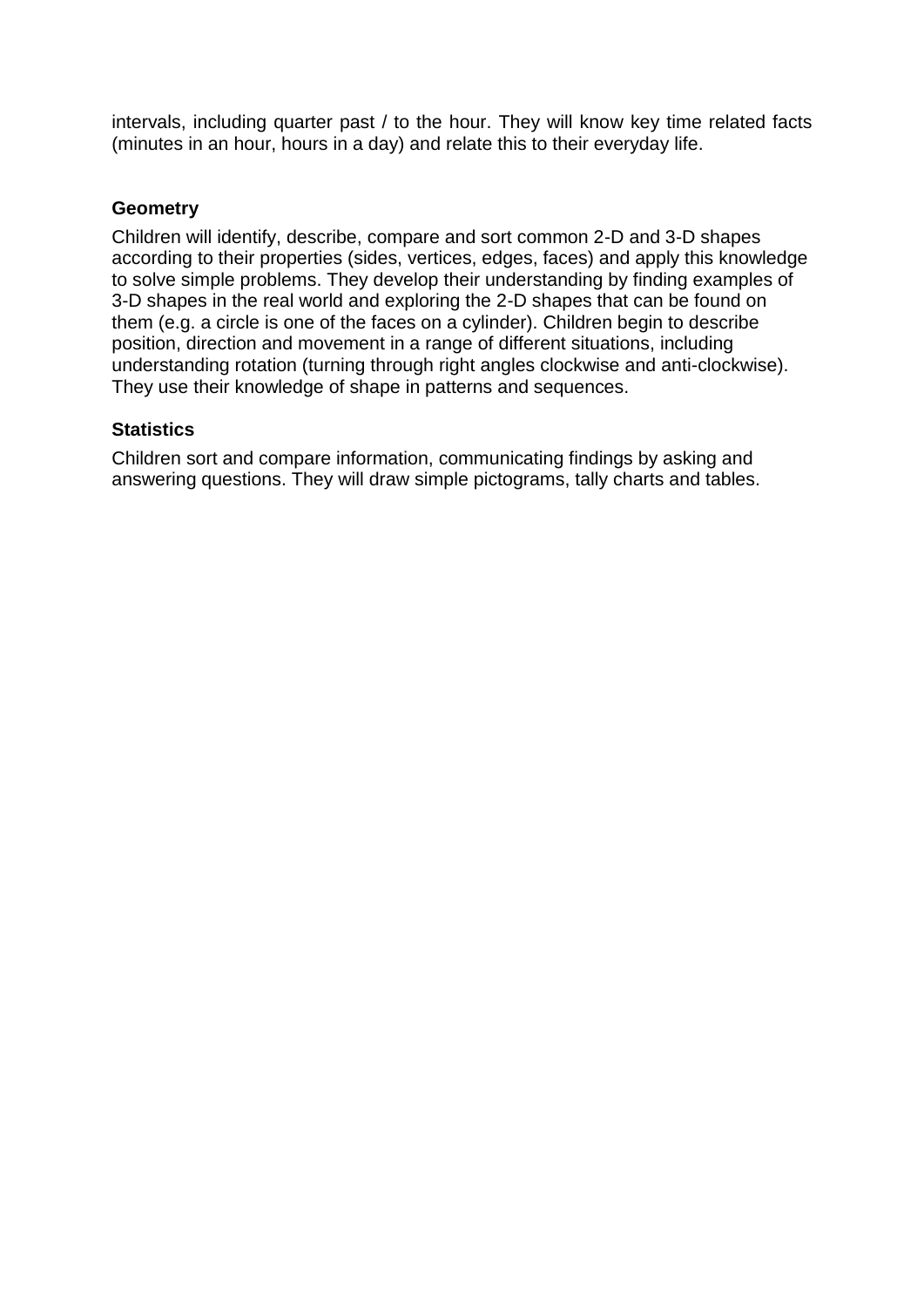## **The Year 3 Learner**

#### **Working mathematically**

By the end of year 3, children will talk about their mathematics using the numbers they are familiar with, applying their understanding of number, measures and shape to a greater range of problems. They will make decisions about calculations and information that is needed to solve problems, for example when a recipe for two people needs to be doubled to make a recipe for four. Children will be expected to prove their thinking through pictures, jottings and conversations. They will be encouraged to pose their own questions, working in an organised way to solve them which will help pupils to identify common patterns or any errors more easily.

#### **Number**

#### **Counting and understanding numbers**

Children will be very familiar with numbers that have 3 digits and will have experienced many opportunities to order, compare and show them in different ways using apparatus such as a tape measure, a 100 grid or money. Using their understanding of place value (how the value of each digit changes depending on its position in the number), children will be able to partition (break and make) numbers in different ways e.g. 234 = 200 and 30 and 4; 100 and 100 and 20 and 10 and 4; *or* 200 and 20 and 14. They will develop a secure understanding of numbers up to 1000 and will count beyond it in 1s, 10s and 100s. They will use this counting to help find 10 or 100 more than any given number.

Children will be introduced to numbers with one decimal place and will count up and down in tenths; share groups of objects or shapes into tenths and represent these in pictures and using hands-on resources.

Children will count forwards and backwards from 0 in steps of 4, 8, 50 and 100 and link this to multiplication and division. They will also count in 3s to help maintain their fluency from Year 2.

#### **Calculating**

Children will continue to develop their mental calculation skills to add and subtract combinations of three-digit numbers e.g.  $248 + (-8)$ ;  $319 + (-40)$ ;  $428 + (-200)$ . They will develop their range of strategies using jottings (sketches and notes to help them remember the steps) and number lines to help them understand how each calculation works. Children will share their methods with others to help them see which work best, are quickest and most accurate. Children will understand the importance of estimation when calculating to see if their answer is reasonable or not. They will recall their multiplication and division facts for 3, 4 and 8x tables and be supported to see the links between the 2, 4 and 8x tables. They explore patterns and rules for the times tables they learn and will use pictures and objects to support their understanding. They will also learn that multiplication can be done in any order e.g.  $3 \times 4 \times 2 = 2 \times 3 \times 4$ 

Children will be introduced to more formal methods of recording addition and subtraction, including column methods. They will use hands-on resources to secure their understanding of these methods. This will be applied to numbers up to three digits. Children who become very adept at these calculations will be stretched through problems such as those involving missing numbers so that they know when, if and why they need to use these methods.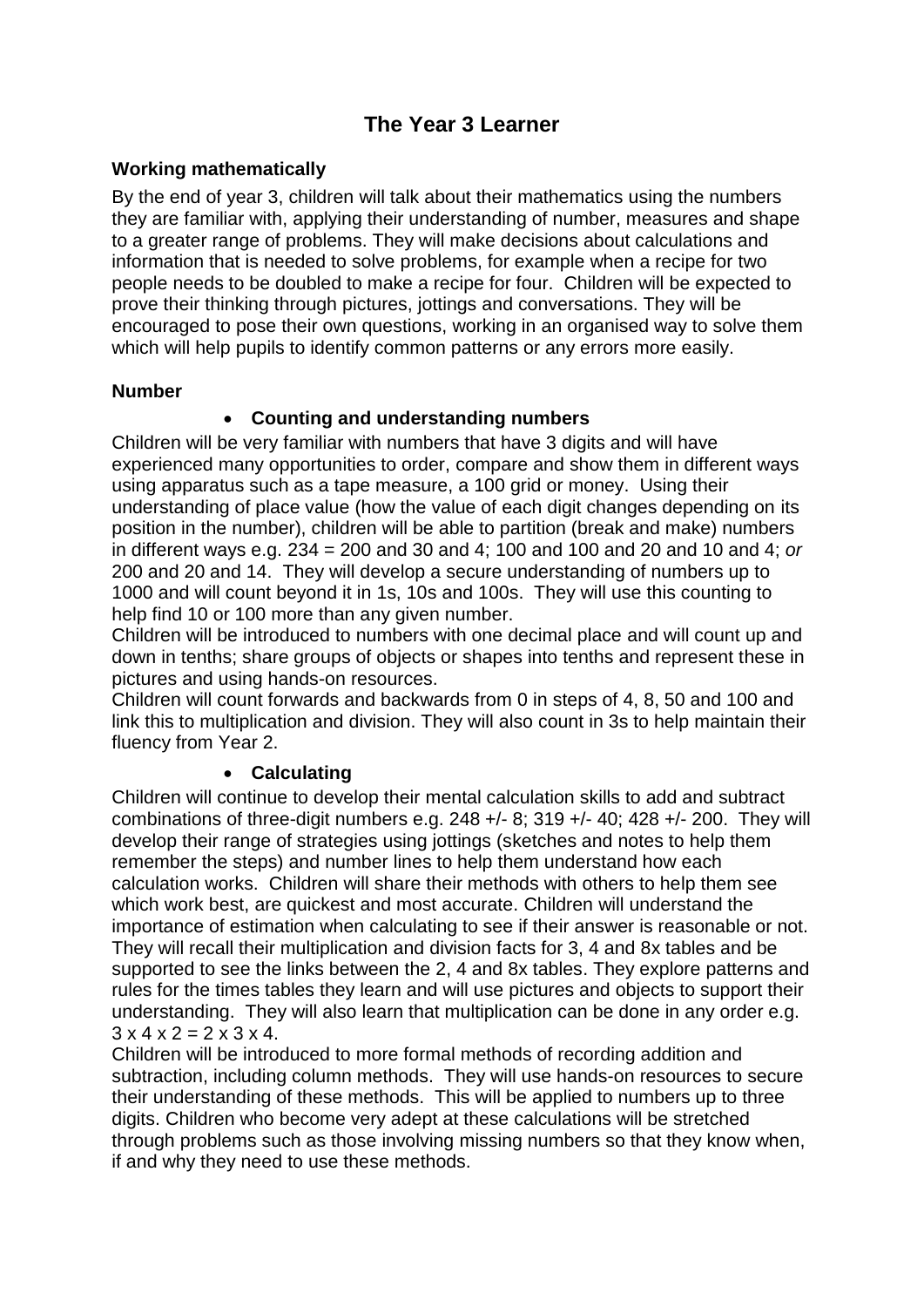Children will develop their understanding of multiplication and division and apply their times table knowledge to multiply 2-digit by 1-digit numbers using the skills of partitioning (breaking and making numbers). For example, 43 x 5 can also be thought of as  $40 \times 5$  and  $3 \times 5$  *or*  $(4 \times 5 \times 10) + (3 \times 5)$ . They will move from informal methods of calculating multiplication and division to formal written methods i.e. short column multiplication and be supported by using hands-on resources.

#### **Fractions**

Children will develop their understanding of fractions and decimals and will be introduced to tenths. They will count and understand tenths as ten equal parts as well as through dividing sets of objects into ten equal parts / groups. They will find and write fractions of objects using their multiplication tables knowledge, e.g. 1/5 of a group of 20 buttons can be solved by  $20 \div 5 = 4$ , and will continue to explore equivalent fractions using diagrams to explain their understanding e.g. 2/4 is equivalent to or of equal value to 4/8. They will also begin to add and subtract fractions where the denominator is the same e.g.  $4/6 + 1/6 = 5/6$ .

#### **Measurement**

Children will continue to measure, compare, add and subtract measurements and progress to mixed units e.g. expressing amounts as litres and millilitres – 2 litres 400ml. They will measure the perimeter of 2-D shapes and will continue to add and subtract amounts of money including giving change. Children will estimate and read time to the nearest minute on analogue and digital clock faces. They will be introduced to the Roman numerals I to XII to help with this. Problem solving and calculating with time will involve comparing the duration of events such as the length of favourite television programme or journeys to school. They will use language with increasing accuracy, such as seconds, minutes and hours; o'clock, a.m. / p.m., morning, afternoon, noon and midnight. They will need to recall the number of seconds in a minute and the number of days in each month, year and leap year.

#### **Geometry**

Children will accurately draw 2-D shapes with rulers measuring sides accurately. They will make 3-D shapes to help them understand how they are composed and will recognise 3-D shapes in a range of places and contexts (e.g. buildings, packages) and use correct mathematical vocabulary to describe them. They will learn what a right angle is and know that two right angles make a half-turn, three make three quarters of a turn and four a complete turn as well as identify whether angles are greater than or less than a right angle . They will also be able to identify horizontal and vertical lines and pairs of perpendicular  $(L)$  and parallel lines  $(=)$ .

#### **Statistics**

Children will collect, organise, answer and pose questions about information using bar charts, pictograms and tables to answer questions such as 'how many more children prefer football to cricket?'.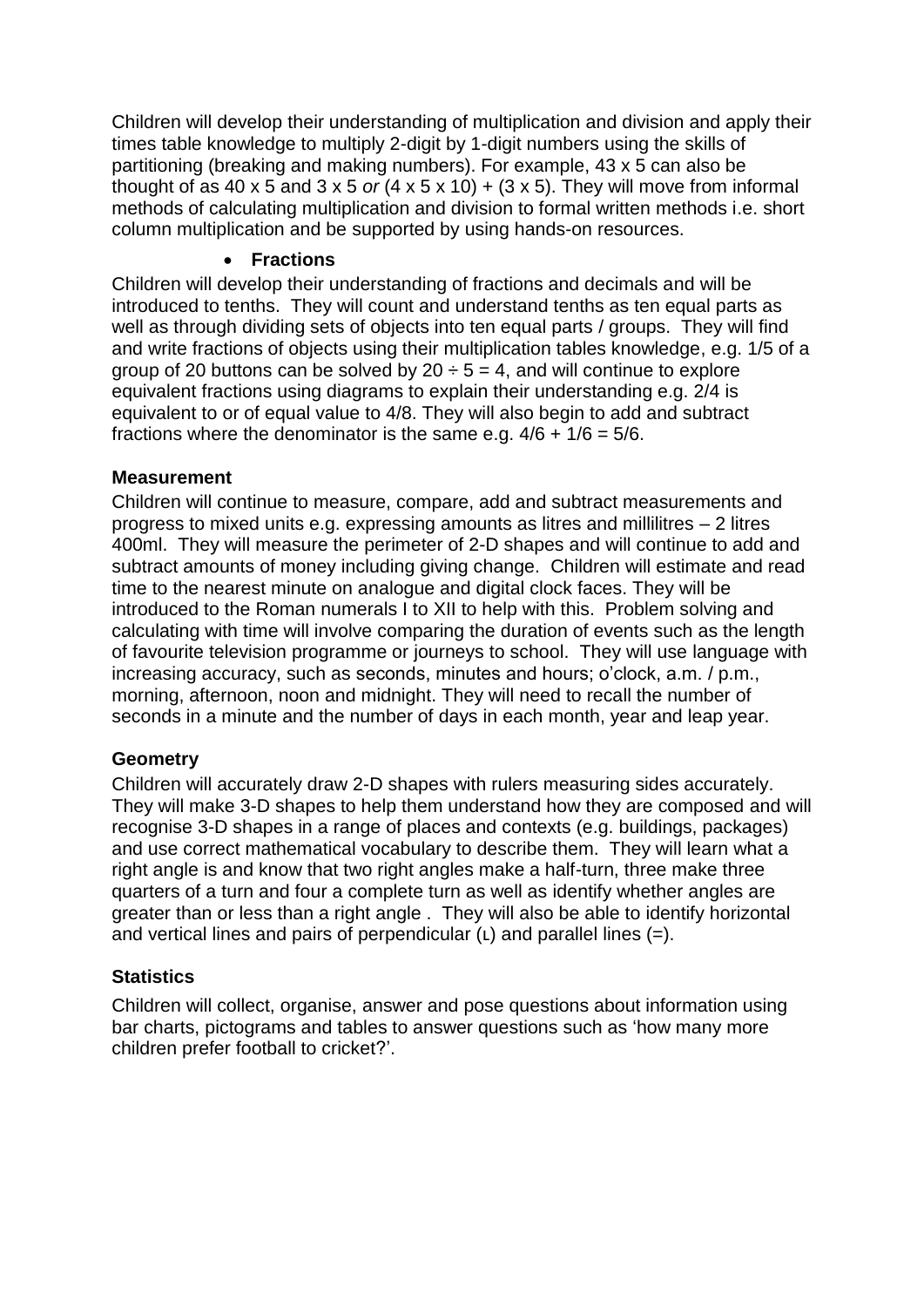## **The Year 4 Learner**

#### **Working mathematically**

By the end of year 4, children will apply their understanding of maths to solve a wide variety of problems with more than one step and be expected to prove their thinking through pictures, jottings and conversations. They will continue to make connections between different areas of maths and ask their own questions, working in an organised way to find solutions which help them identify common patterns or any errors more easily.

#### **Number**

#### **Counting and understanding numbers**

Children will be very familiar with numbers that have up to 4 digits and will be able to order and compare by showing them in different ways such as on a tape measure or using hands-on resources. Using their understanding of place value (how the value of each digit changes depending on its position in the number), children will be able to partition (break and make) numbers in different ways e.g. 2345 = 2000 and 300 and 40 and 5 but could also represent this as 1000 and 1000 and 200 and 100 and 40 and 5 or 2000 and 200 and 145. They will work with numbers securely up to 10,000 and may begin to count beyond in 1s, 10s, 100s and 1000s. They will use this to help them find 10, 100 or 1000 more or less than any given number. They will multiply and divide whole numbers by 10 and 100 and understand that this changes the value of each digit rather than 'just adding a 0'. They will develop their understanding to decimal hundredths, comparing and ordering these using contexts such as money. Children will also learn about the pattern to find any Roman numeral to 100.

Children will develop their expertise when counting forwards and backwards from 0 to include multiples of 6, 7, 9 and 25; decimals with up to 2 places and fractions. They will be able to fluently count in tenths, hundredths and simple fractions. They will develop their understanding of negative numbers through counting backwards through 0. Children will be able to recognise and describe number patterns and relationships including multiples (e.g. 3, 6, 9, 12 are multiples of 3) and factor pairs (e.g. 1 and 12, 2 and 6, 3 and 4 are all factor pairs for 12) for known times tables.

#### **Calculating**

Children will develop various strategies for solving  $+$ ,  $-$ ,  $x$ ,  $\div$  calculations mentally, using jottings when appropriate and for checking that their answers are sensible. Children will be encouraged to share their methods with others to help them see which work best, are quickest and most accurate. Over the course of the year, children will become fluent in all multiplication and division facts up to 12 x 12 and apply these facts to other problems e.g.  $232 \times 7 = (200 \times 7) + (30 \times 7) + (2 \times 7)$ . Children will use the = sign to demonstrate equal value e.g.  $3 \times 8 = 48 \div 2$  and solve missing number problems e.g.  $3 \times ? = 48 \div 2$ . They will explore patterns and rules for the times tables they learn and use pictures and objects to support their understanding.

Children will be required to solve problems accurately using the column addition and subtraction methods for numbers with up to 4-digits and explain how the methods work. They will use apparatus to secure their understanding of these. This will include addition and subtraction calculations with different numbers of digits (such as 1286  $+$  357); and numbers containing 0s (such as 8009  $-$  3231). They will use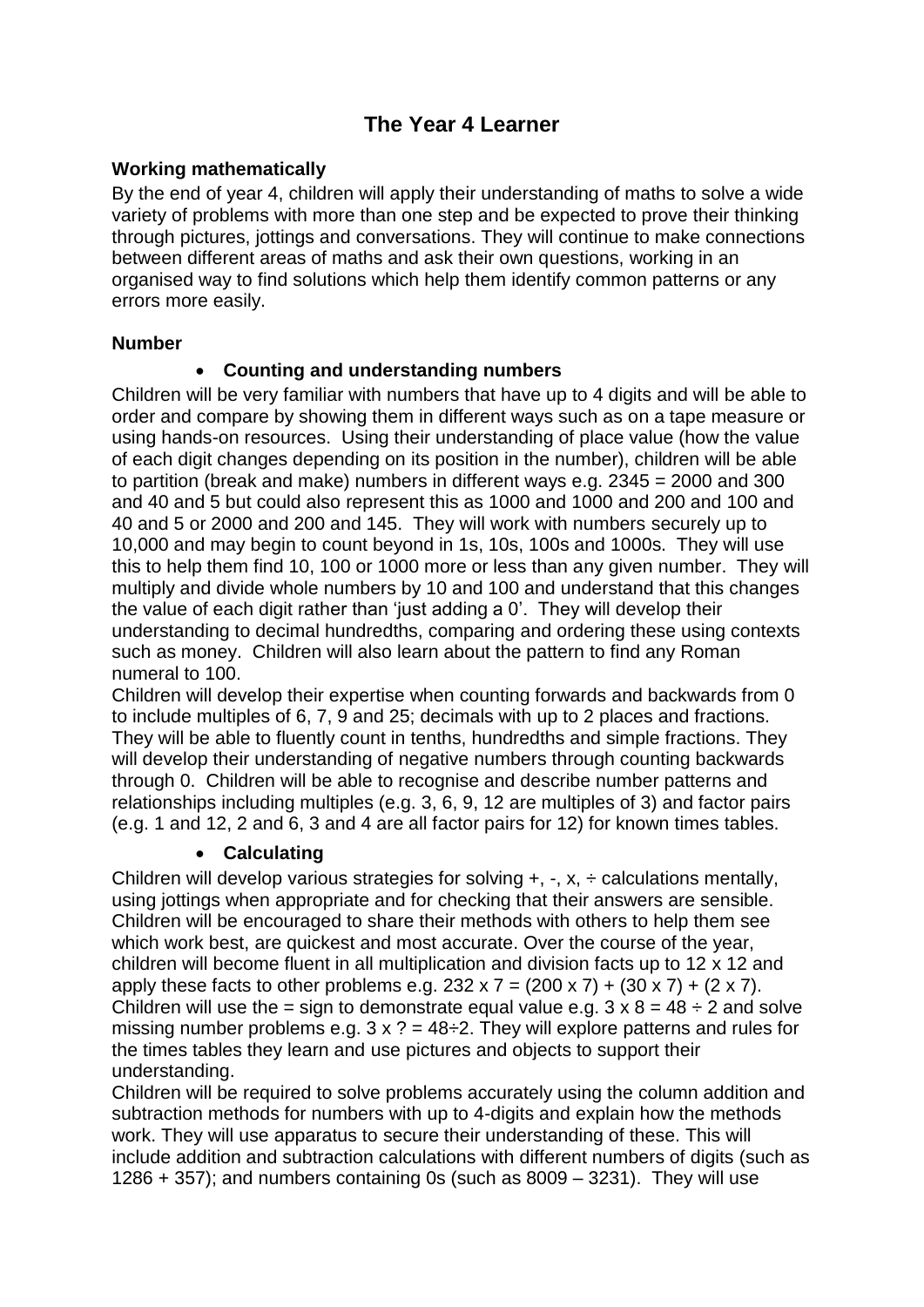formal written methods of short multiplication and short division for two and three digit numbers by a single digit. Children who become very adept at these types of calculations will be stretched through problems such as those containing missing numbers so that they know when, if and why they need to use the methods.

#### **Fractions including decimals**

Children will develop their understanding of fractions by comparing to, or finding a part of, the whole. Through hands-on resources, pictures or jottings, such as a number line, children will add and subtract two fractions with the same denominator (e.g.  $2/3 + 2/3$ ). Children will solve problems involving fractions such as 'find  $\frac{3}{4}$  of 20 litres' using their knowledge of multiplication and division and through practical equipment. Children secure their understanding that fractions and decimals are different ways of expressing numbers and proportions.

#### **Measurement**

Children secure their understanding of place value and decimals to record measurements accurately. They use their understanding of multiplying and dividing by 10, 100 and 1000 to convert between different units of measure of length (km, m, cm, mm), weight (kg, g) and money (£ and p). Children will link their understanding of area to multiplication and describe how to find the perimeter of a rectangle quickly. Children will read and write the time accurately using analogue and digital clocks, including clocks with Roman numerals. They will convert between units of time (hours, minutes and seconds). Children estimate, compare, calculate and solve a variety of problems involving all units of measurement.

#### **Geometry**

Children will extend their knowledge of shape to include more unusual quadrilaterals (four-sided shapes) and triangles. They will use increasingly more specific vocabulary such as parallelogram, rhombus and trapezium; scalene and isosceles. They refine their understanding of symmetry and solve problems where the shape is not displayed in its usual way (e.g. it might be on its side). Children find and name different angles and use this information to decide if a shape is regular or irregular. Children describe position and movement on a grid as co-ordinates and will plot points to draw 2-D shapes.

## **Statistics**

Children will complete, read and interpret information on bar charts; they will solve problems that involve finding information in charts, tables and graphs; including time graphs.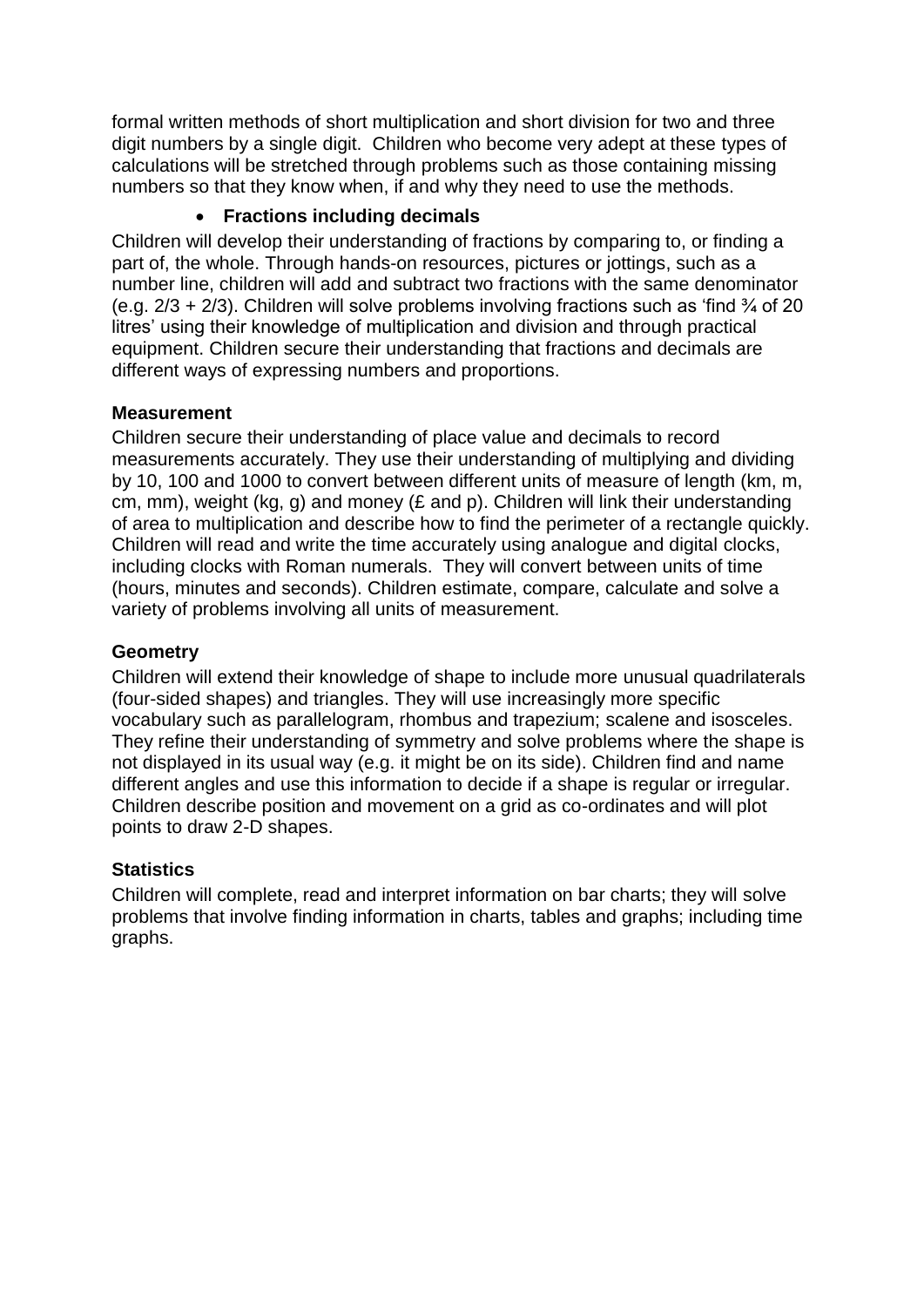## **The Year 5 Learner**

#### **Working mathematically**

By the end of year 5, children will apply their mathematical experiences to explore ideas and raise relevant questions, constructing complex explanations and reasoned arguments. They will be able to solve a wide variety of complex problems which require sustained concentration and demand efficient written and mental methods of calculations. These will include problems relating to fractions, scaling (times as many), converting between units of measure and employ all four operations (+, -, x, ÷).

#### **Number**

#### **Counting and understanding numbers**

Children extend and apply their knowledge of place value for numbers up to one million, rounding, estimating and comparing them (including decimals and negative numbers) in a variety of situations. They are introduced to powers of ten and are able to count forwards or backwards from any number (for example, -50, -5… 5, 50, 500, 5000...). Through investigations, they will discover special numbers including factors, primes, square and cube numbers.

#### **Calculating**

Children will be fluent in a wide range of mental calculation strategies for all operations and will select the most appropriate method dependent on the calculation. They apply their knowledge of place value fluently to multiply and divide numbers (including decimals) by 10, 100 and 1000. When mental methods are not appropriate, they use formal written methods of addition and subtraction accurately. They continue to develop their understanding of the formal methods through handson resources and use their known facts within long multiplication (up to 4 digit numbers by 2 digit numbers e.g. 2345 x 68) and short division (up to 4 digit numbers by 1 digit number e.g.  $2345 \div 7$ ) which may result in remainders. They solve multistep problems in meaningful contexts and decide which operations to use.

#### **Fractions including decimals and percentages**

Children secure their strong understanding that fractions express a proportion of amounts and quantities (such as measurements), shapes and other visual representations. Children extend their knowledge and understanding of the connections between fractions and decimals to also include percentages. They will be able to derive simple equivalences (e.g.  $67\% = 67/100 = 0.67$ ) and recall percentage and decimal equivalents for ½, ¼, 1/5, 2/5, 4/5 and fractions with a denominator of a multiple of 10 or 25 (e.g.  $25\% = 25/100$ ).

They order, add and subtract fractions, including mixed numbers and those whose denominators are multiples of the same number, for example  $\frac{3}{10}$  +  $\frac{1}{5}$  $\frac{1}{5} = \frac{3}{10}$  $\frac{3}{10} + \frac{2}{10}$  $\frac{2}{10} = \frac{5}{10}$  $\frac{5}{10} = \frac{1}{2}$  $\frac{1}{2}$ . Using apparatus, images and models, they multiply proper fractions and mixed numbers by whole numbers. Children continue to develop their understanding of fractions as numbers, measures and operators by finding fractions of numbers and quantities in real life situations.

#### **Measurement**

Through a wide variety of practical experiences and hands-on resources, children extend their understanding of measurement. They convert larger to smaller related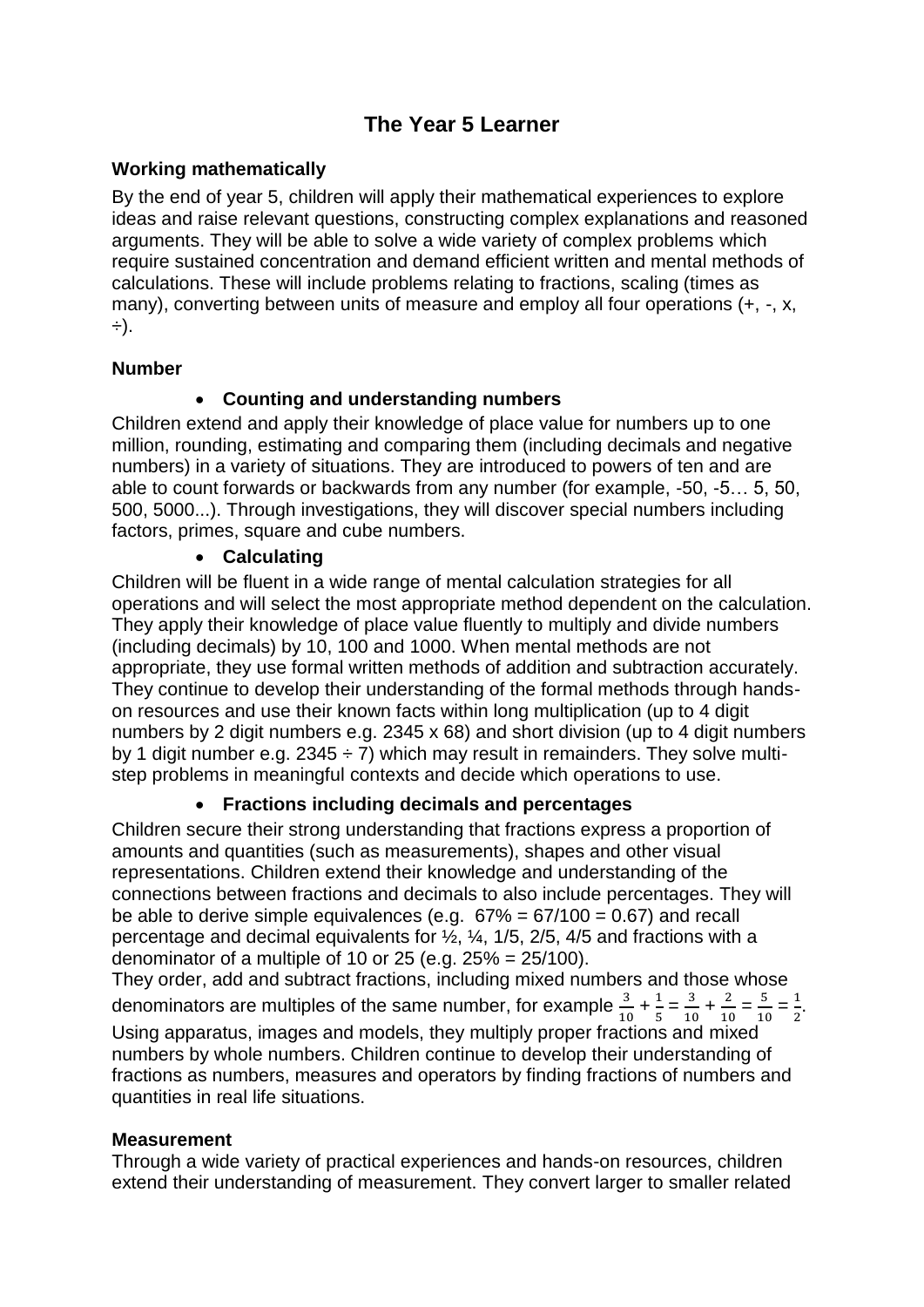units of measure and vice-versa including length, capacity, weight, time and money. Children will convert between imperial (such as inches, pints, miles) and metric units (such as centimetres, litres, kilometres). Children will measure, calculate and solve problems involving perimeter of straight-sided, right-angled shapes (rectilinear) and learn to express this algebraically such as,  $4 + 2b = 20$ . They find and measure the area of these shapes with increasing accuracy. They begin to estimate volume.

#### **Geometry**

Children will measure, identify and draw angles in degrees, developing a strong understanding of acute, obtuse, reflex and right angles. They use this knowledge to find missing angles and lengths in a variety of situations, including at a point, on a straight line and within a shape. Children will move (translate), reflect shapes and describe their new positions. Language will be used with increasing sophistication to compare and classify shapes based on their properties and size. They will be able to visualise 3-D shapes from 2-D diagrams. They will use their understanding or shapes to solve problems.

#### **Statistics**

Children will complete, read and solve comparison, sum and difference problems using information presented in graphs, charts and tables, including timetables. They begin to decide which representations of data are the most appropriate and are able to justify their reasons.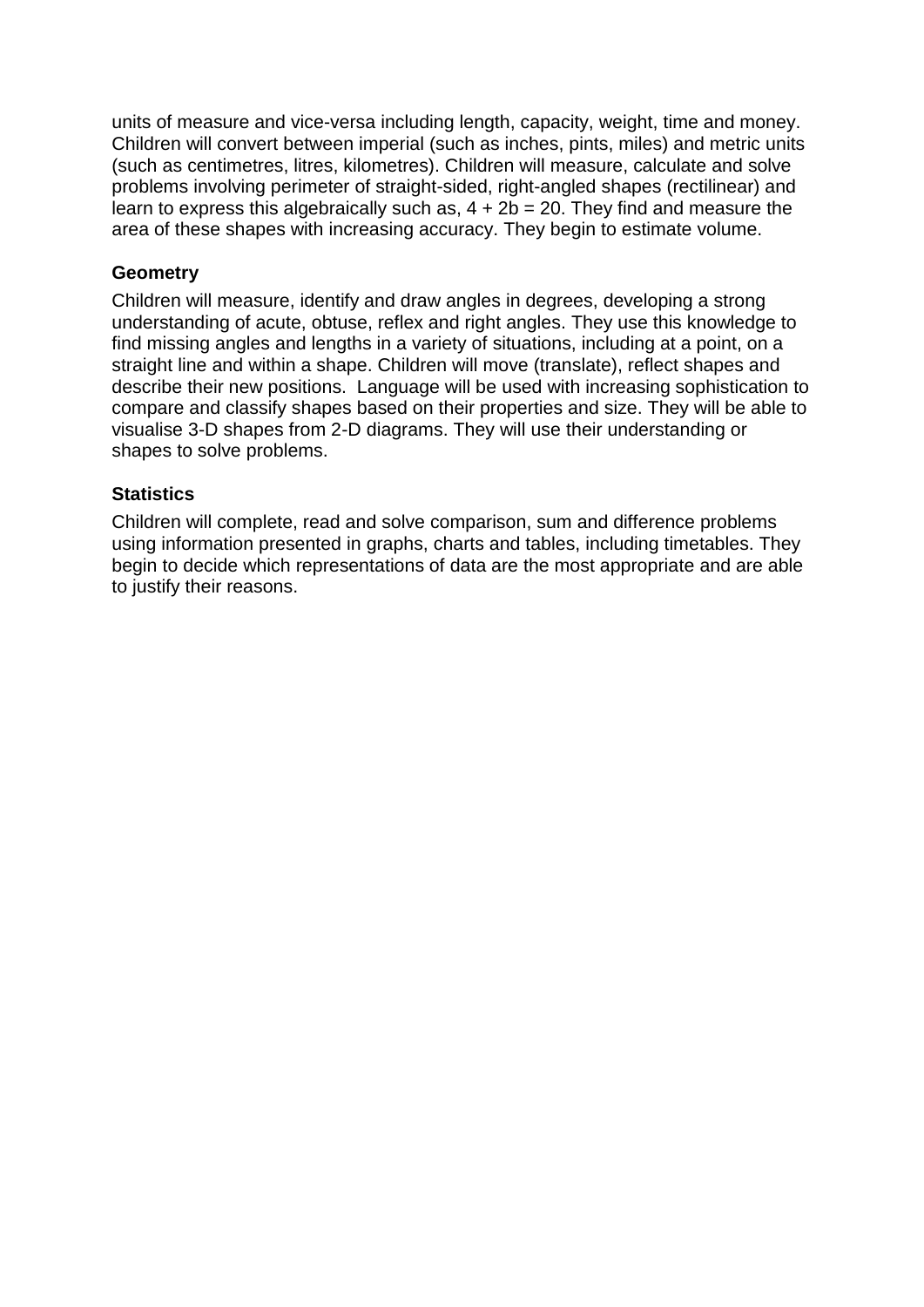## **The Year 6 Learner**

#### **Working mathematically**

By the end of year 6, children will structure their own investigations and solve a wide variety of increasingly complex problems. They will independently develop their own lines of enquiry and be expected to prove their solutions in a variety of ways including algebra, negative proof (use a counter example to prove the rule) and be able to communicate their results using accurate mathematical language. Children will demonstrate secure knowledge and confidence to talk in depth about mathematical concepts and explain their solutions, decisions and reasoning.

#### **Number**

#### **Counting and understanding numbers**

Children extend and apply their knowledge of place value for numbers up to and beyond one million (including decimals and negative numbers) in a variety of situations. Special numbers are extended to include common factors, common multiples and a deeper understanding of prime numbers. Children will be able to round numbers and identify what degree of accuracy is appropriate.

#### **Calculating**

Children will be fluent in a wide range of mental and formal written calculation strategies for all operations, extending to long division (four digit numbers by two digit numbers) by the end of the year. They will apply estimation in a range of ways. Through investigations, they explore the effect of the order of operations including the use of brackets.

#### **Fractions including decimals and percentages**

Children recall and using equivalences between simple fractions, decimals and percentages. Additionally, they are able to express fractions in their simplest form and calculate the decimal equivalent, for example  $\frac{3}{8}$  = 3  $\div$  8 = 0.375. Applying this understanding of equivalent fractions, children will order, add and subtract fractions (including mixed numbers and those with different denominators) by the end of the year e.g.  $\frac{1}{3}$  +  $\frac{1}{4}$  $\frac{1}{4}$  +  $\Box$  = 1. Using hands-on resources and images, they will multiply and divide proper fractions and mixed numbers by whole numbers e.g.  $\frac{1}{4}$  $\frac{1}{4}$  X  $\frac{1}{2}$  $\frac{1}{2} = \frac{1}{8}$  $\frac{1}{8}$  and  $\frac{1}{3}$   $\div$  2 =  $\frac{1}{6}$ . Children will solve problems involving the calculation of percentages linked to real life situations.

#### **Ratio and proportion**

Pupils explore ratio and proportion through real life experiences such as changing the quantities in recipes (scaling), scale drawings and maps.

#### **Algebra**

Throughout their primary experience children will have encountered algebra in a number of different situations which is drawn together and formalised in year 6. By the end of the year, they will confidently use symbols and letters to represent variables and unknowns in mathematical situations that they already understand, for example, simple formula and equivalent expressions a+b = b+a. Children will describe number sequences and missing number calculations.